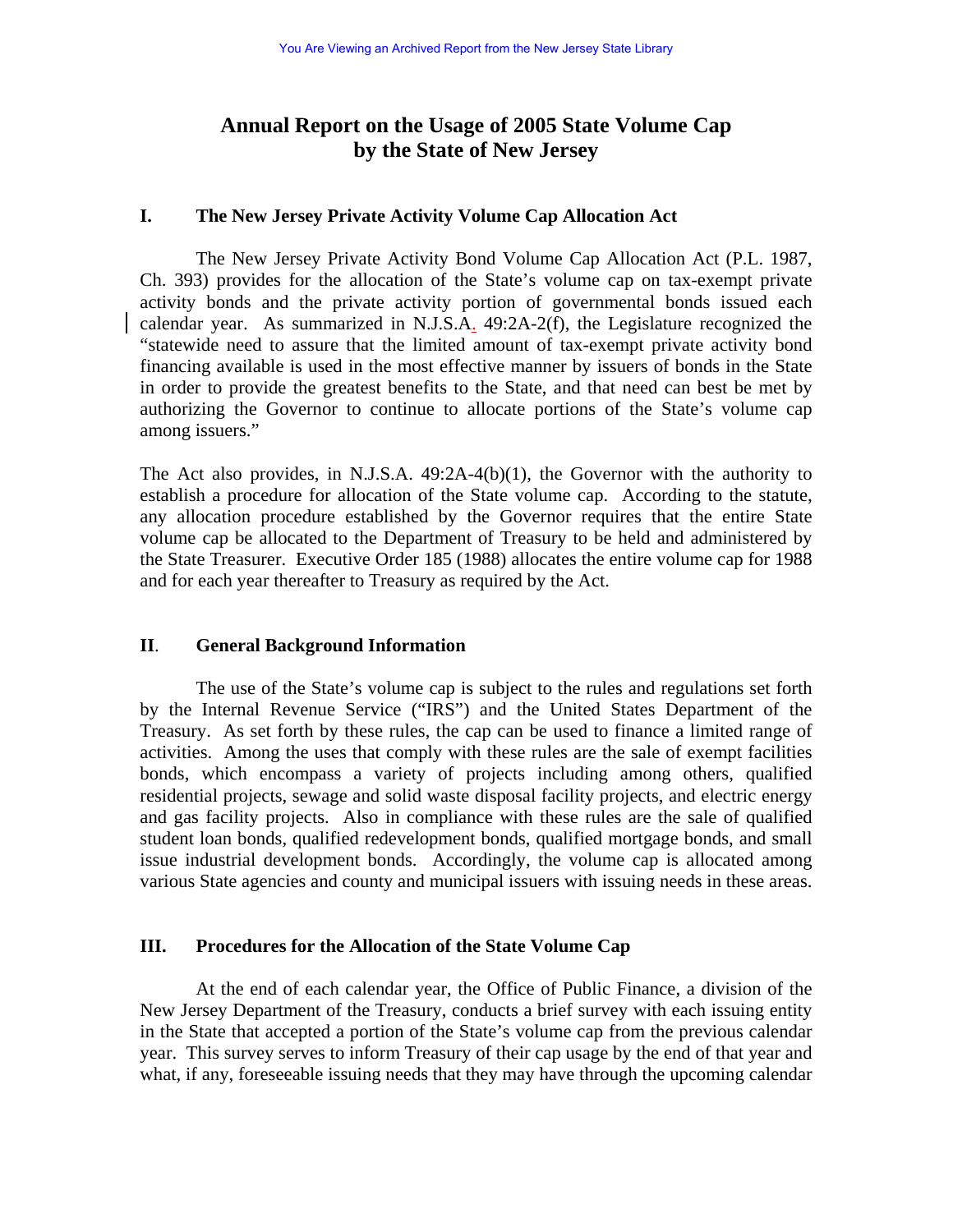year. Upon receipt of the survey responses Treasury begins accepting applications for allocations of State volume cap from various State and county issuing entities.

Applications or requests for allocations of volume cap are generally drafted by counsel and/or an executive in charge of financial matters within the issuing entity. These applications or requests typically outline the issuing entity's anticipated financing need and the specific project toward which the cap will be used, including the anticipated par amount/issue price of bonds to be sold as well as an affirmation of the tax-exempt status of the project.

#### **Award Methodology**

In some cases, certain State issuers of tax-exempt private activity bonds, with prolific issuing needs are awarded upon written request, a large allocation of State volume cap upfront at the beginning of the calendar year from which the particular entity will draw upon to satisfy its many smaller issuing obligations throughout the year. State entities that fall under this category are the New Jersey Economic Development Authority ("EDA") and the Higher Education Student Assistance Authority ("HESAA"). These entities issue a high volume of tax-exempt private activity bonds particularly small issue industrial development bonds and qualified student loan bonds, respectively.

The EDA board meets on a monthly basis and considers approval of the sale of various small issue industrial development bonds, among others, that require the use of their upfront allocation. Upon approval by the EDA board, Treasury is notified of the pending sales through certifications prepared by the EDA to be signed by the State Treasurer. HESAA uses its upfront cap allocation to issue qualified student loan bonds on behalf of citizens in the State in a single annual bond issue.

With the exception of upfront allocations for these two entities, all other allocations of volume cap are awarded based on evaluation of submitted written requests from other issuers that outline the specific project and intended use of the allocation. In keeping with the policy of Treasury for the last several years, the current allocation award policy is done on a first-come, first-serve basis. Allocations of State volume cap among the various issuing entities are recorded and monitored carefully throughout the year.

All volume cap allocated during the calendar year is issued with notification that the cap expires on the last calendar day of that same year. In other words, if bonds are not sold within the period beginning the day the allocation is awarded and the last calendar day of that same year, the entity loses its authorization to issue bonds under that allocation.

#### **Election of Carryforward Volume Cap**

In the event that bonds are not sold by the expiration deadline, the IRS affords the State the right to permit extensions or carryforward elections of unused private activity bond volume cap ("Carryforward"). The Carryforward policy developed by the State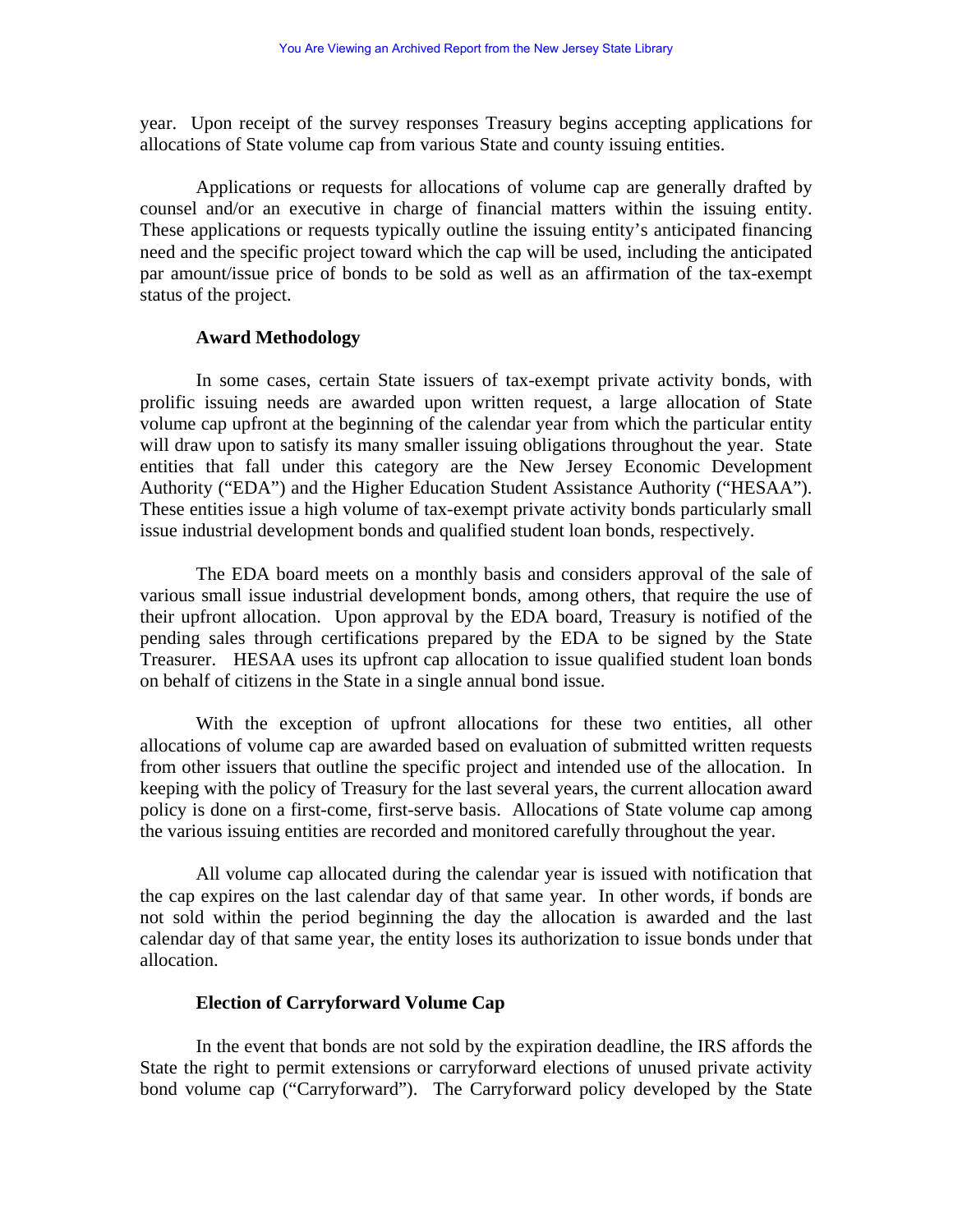allows State agencies who have not sold bonds pursuant to their allocations to carryforward that amount of unused volume cap for the three-year duration, as determined by the Internal Revenue Code.

State policy, however, does not allow county and municipal issuers to carryforward any amount of unused volume cap allocated to them. If not used by year end, the cap is instead rescinded by the State and reallocated to a State agency with regular private activity bond issuing needs. In the event that these local issuers have a project pending that requires an allocation of volume cap, the issuer is invited to apply for an allocation of cap from the upcoming year. Priority on State volume cap from the upcoming year is given to those issuers that fall into this category.

# **IV. Usage of the State's Volume Cap in 2005**

- 1. Total Dollar Amount of Volume Cap for New Jersey
	- The Federal formula for calculating volume cap per state is currently \$75 (plus a cost of living adjustment) per person using population estimates released by the U.S. Census Bureau.
	- The 2005 cap allocated to New Jersey is based on this formula, incorporating a cost of living adjustment, with the U.S. Census Bureau population estimate for 2004 being 8,689,879.
	- Determined by the formula given above, the total dollar amount of volume cap awarded to the State of New Jersey for the calendar year of 2005 was **\$695,900,000**.
- 2. Upfront Allocations made in 2005
	- In January of 2005, two upfront allocations were made to State agencies:
		- a. \$100,000,000 for EDA b. \$128,632,842 for HESAA
- 3. Summary of Allocations made in 2005:

# **(PLEASE SEE ATTACHED SPREADSHEET)**

# **V. Volume Cap Allocation for 2006**

1. The State of New Jersey has been awarded, based on the Federal formula given above and using the U.S. Census Bureau population estimate from